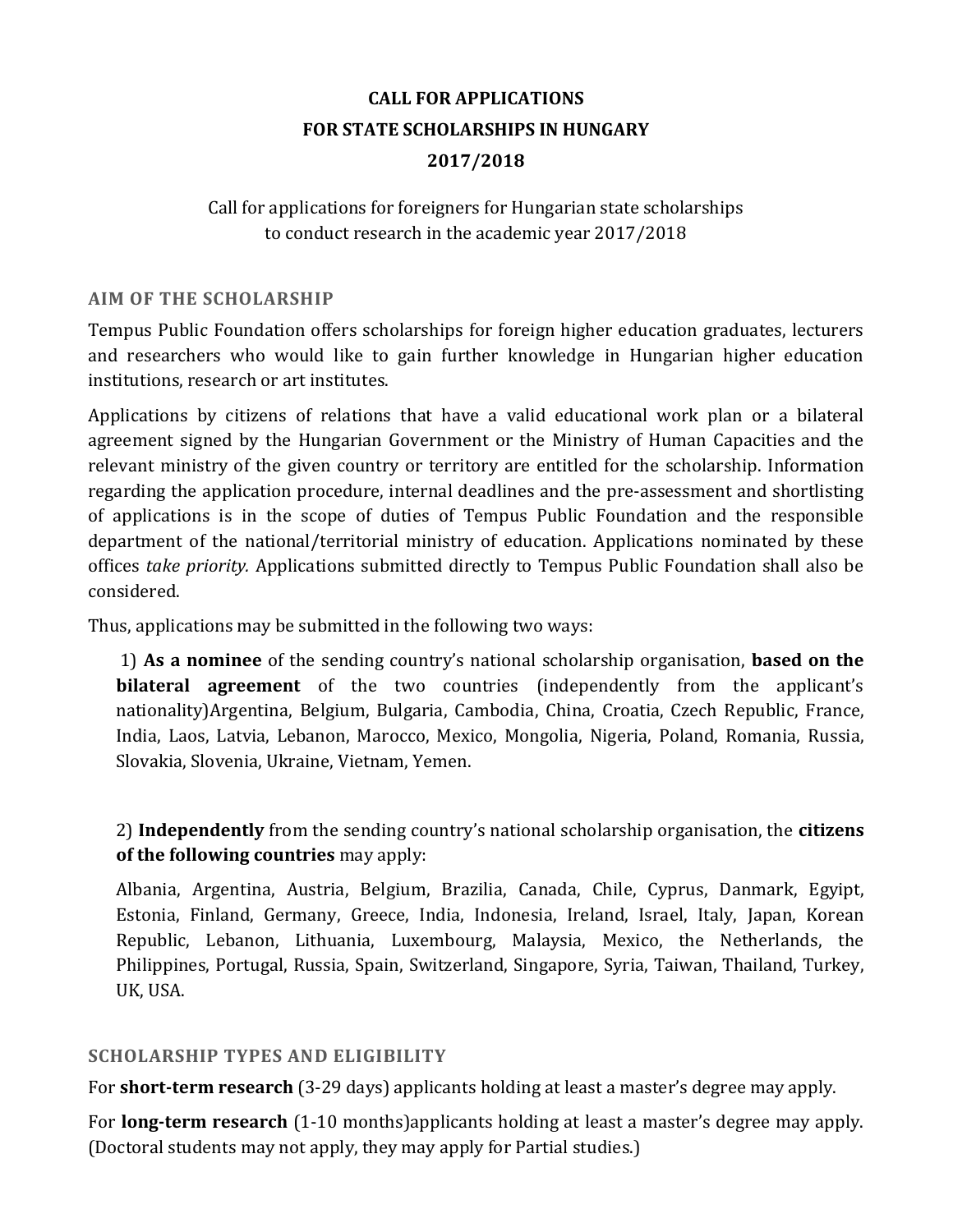### CASES OF NON-ELIGIBILITY

- **Foreign citizens with an immigration/ settlement permit or in the course of applying for** such a permit in Hungary, or dual citizens
- **Foreign citizens with permanent residence in Hungary**
- Foreign citizens employed on a permanent basis as defined by the Hungarian Labour Law
- $\rightarrow$  Students in employment applying for part-time or correspondence study programmes

### AGE LIMIT FOR APPLICANTS

For all types of state scholarships applicants must be over 18 at the time of submitting the application. There is no age limit.

# FURTHER INFORMATION

Scholarships offered by Tempus Public Foundation allow for studies in any field of arts or sciences at an accredited Hungarian higher education institution, or for research at a relevant Hungarian organisation based on an acceptance letter.

### **At most one application can be submitted for long-term research (in case of several applications, the last one will be considered as valid).**

In one application cycle applicants may obtain **maximum two state scholarships** as long as the two scholarship periods do not overlap. Applicants should indicate their order of preference in the online application.

In case of receiving **different simultaneous scholarships covered by the Hungarian state**, applicants are not eligible for the state scholarship.

For the same period only one scholarship by Tempus Public Foundation may be used.

Scholarship-holders must stay in Hungary during the entire period of their studies or research, excluding school and bank holidays.

# **Scholarships have to be implemented during the academic year 2017/2018 and must be finished by 30 June 2018 at the latest.**

### **Postponement**

The granted scholarship can only be used within the utilization period indicated in the call, so it cannot be postponed to the following academic year.

To modify the starting date within the utilization period can be arranged after receiving the consent of the host institution under the condition that the scholarship holder informs Tempus Public Foundation through its bilateral state scholarships officer (see Tempus Public Foundation's contact persons according to the countries of origin here: [http://tka.hu/international-programmes/4127/bilateral-state-scholarships\)](http://tka.hu/international-programmes/4127/bilateral-state-scholarships).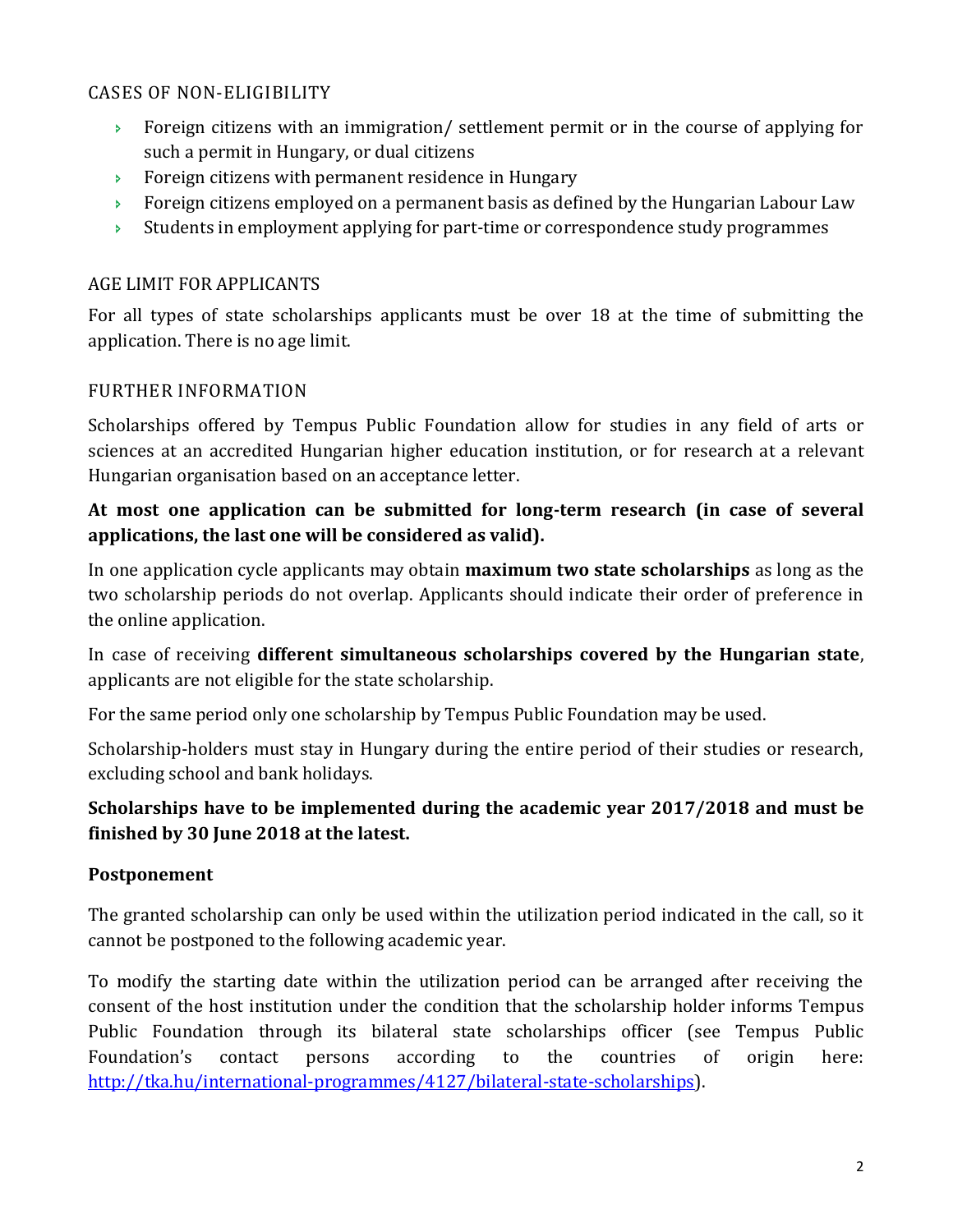# **Resignation**

In case the applicant cannot or do not want to use the scholarship within the period approved by the decision of Tempus Public Foundation, a new application for the following academic year has to be submitted. The applicant is requested to inform his/her Tempus Public Foundation through its bilateral state scholarships officer by email, as well as the host institution, without delay (see Tempus Public Foundation's contact persons according to the countries of origin here: [http://tka.hu/international-programmes/4127/bilateral-state-scholarships\)](http://tka.hu/international-programmes/4127/bilateral-state-scholarships).

### **Vis maior**

The scholarship holder is entitled to interrupt/finish the scholarship due to a vis maior situation occuring during his/her scholarship period. In this case, the scholarship holder has to inform his/her Tempus Public Foundation bilateral state scholarships officer by email, as well as the host institution, without delay (see Tempus Public Foundation's contact persons according to the countries of origin here: [http://tka.hu/international-programmes/4127/bilateral-state](http://tka.hu/international-programmes/4127/bilateral-state-scholarships)[scholarships\)](http://tka.hu/international-programmes/4127/bilateral-state-scholarships).

After being informed about the vis maior situation, TPF will fix the extent of the timeproportional reimbursement of the grant and will inform the scholarship holder accordingly.

#### **SUBMITTING THE APPLICATION**

Applicants should submit their applications **only in the online system** of Tempus Public Foundation [\(www.scholarship.hu\)](http://www.scholarship.hu/).

**Please note that we can only accept complete applications submitted before the deadline through the online system. Applications submitted via post or e-mail will not be accepted.**

Before starting the online procedure please read our **Online Application Guide** carefully [\(http://tka.hu/international-programmes/4133/information-for-applicants](http://tka.hu/international-programmes/4133/information-for-applicants) )

#### **Deadline: 30 January 2017, Monday 11 pm\***

#### **Please note that applications with formal errors and incomplete applications**

**will be automatically rejected.** 

#### **Please keep your USER ID and PASSWORD used for registration as you will need them later on.**

Note: Applicants applying under the work plan system should submit their applications and required documents to the organization responsible for scholarships in the sending relation, too. These scholarship offices or responsible ministries work with individual deadlines. Applicants are advised to contact the responsible organisation of their sending relation as soon as possible so that the given relation can officially review, rank and nominate the applications to TPF.

\*The deadline for the **Syrian** applicants: 15 February 2017, Wednesday 11 pm.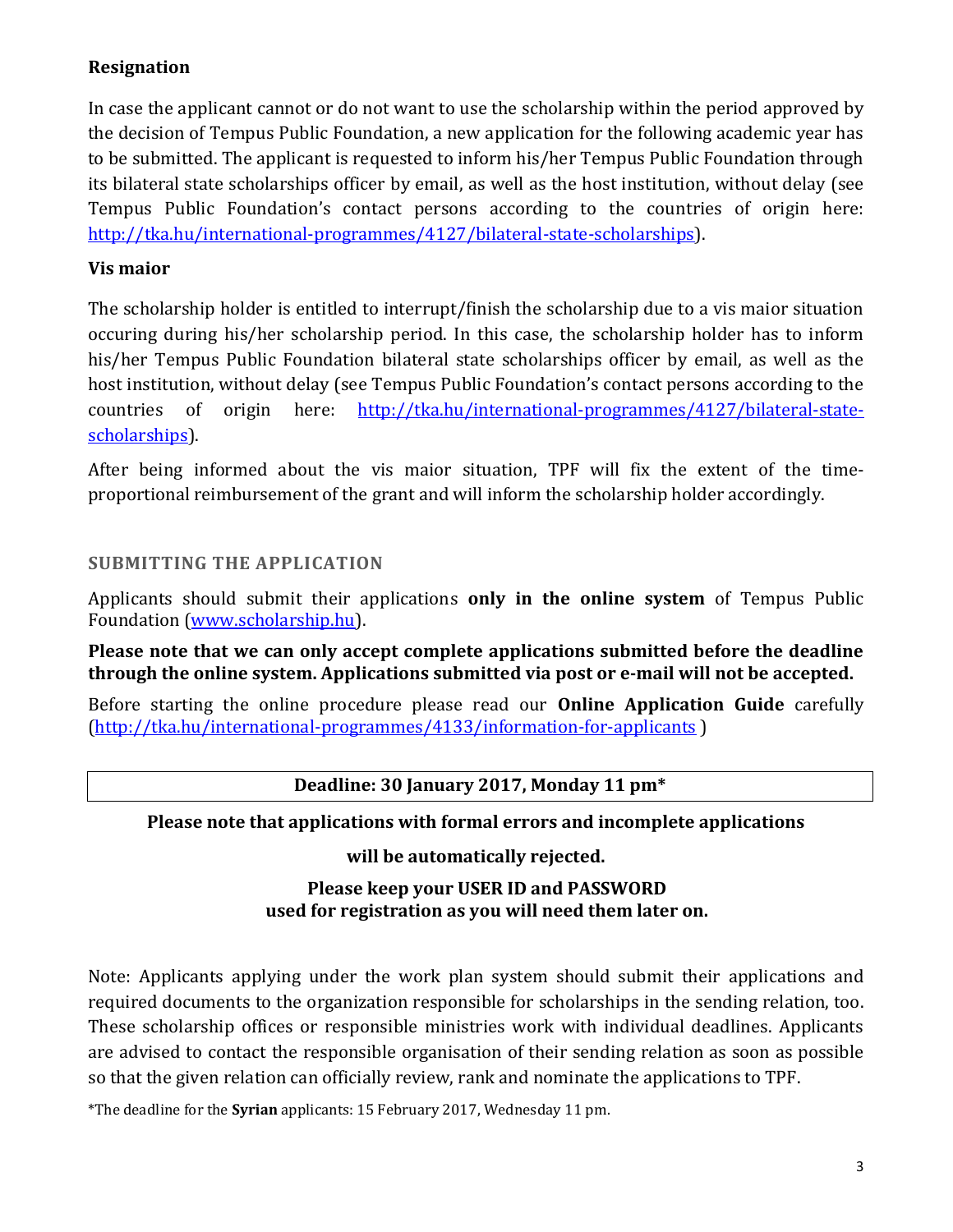#### **APPLICATION PROCEDURE**

The Hungarian party evaluates applications nominated and ranked by partner offices, as well as individually submitted applications and it examines the applicants' eligibility.

It is followed by a formal assessment by Tempus Public Foundation. Formally correct applications will be evaluated by external independent experts along the professional requirements listed in the Call for applications.

Preference is given to applicants nominated by their sending relation in the selection procedure if they reach at least 15 points in the course of professional evaluation.

Any kind of undue influence on the professional evaluation or the application procedure cause immediate exclusion from the selection procedure.

Scholarships are granted by the Board of Trustees of Tempus Public Foundation in the name of the Minister responsible for education in Hungary. The **list of successful applicants** will be published **on the website** of Tempus Public Foundation in the course of **May-June 2017**.

All applicants (in case of nomination the national/territorial partner offices, too) will be informed of the final result of the application (awarded scholarship/waiting list/rejection) electronically (in special circumstances, by post, too) by Tempus Public Foundation. At the same time successful applicants will be provided with information concerning the terms and conditions needed to organise their stay in Hungary. In case of research, TPF informs the host institute, as well.

There is no appeal to the decision.

### **DOCUMENTS TO BE SUBMITTED**

Applicants should submit their applications in the **online application system** of Tempus Public Foundation [\(www.scholarship.hu\)](http://www.scholarship.hu/). It can be reached and filled in **in Hungarian and in English.**

The language of the **documents** (eg, highest degree, language exam, certificate of student status) to be uploaded in the online system can be **Hungarian, English, French or German**. If they are not written in either of these four languages, their **official Hungarian or English translations** must also be attached. Documents with the stamp and signature of the issuing institution on letterhead can be considered as official, there is no need to have it translated by a translator office.

- 1. Application form of Tempus Public Foundation (downloadable from the online system). It is an electronic document only, and *after signing it*, it shall be uploaded scanned.
- 2. Precise and detailed work plan minimum 1- maximum 5-pages long (according to the work plan template)
- 3. Copy of highest degree/diploma (original copy and its certified Hungarian or English translation)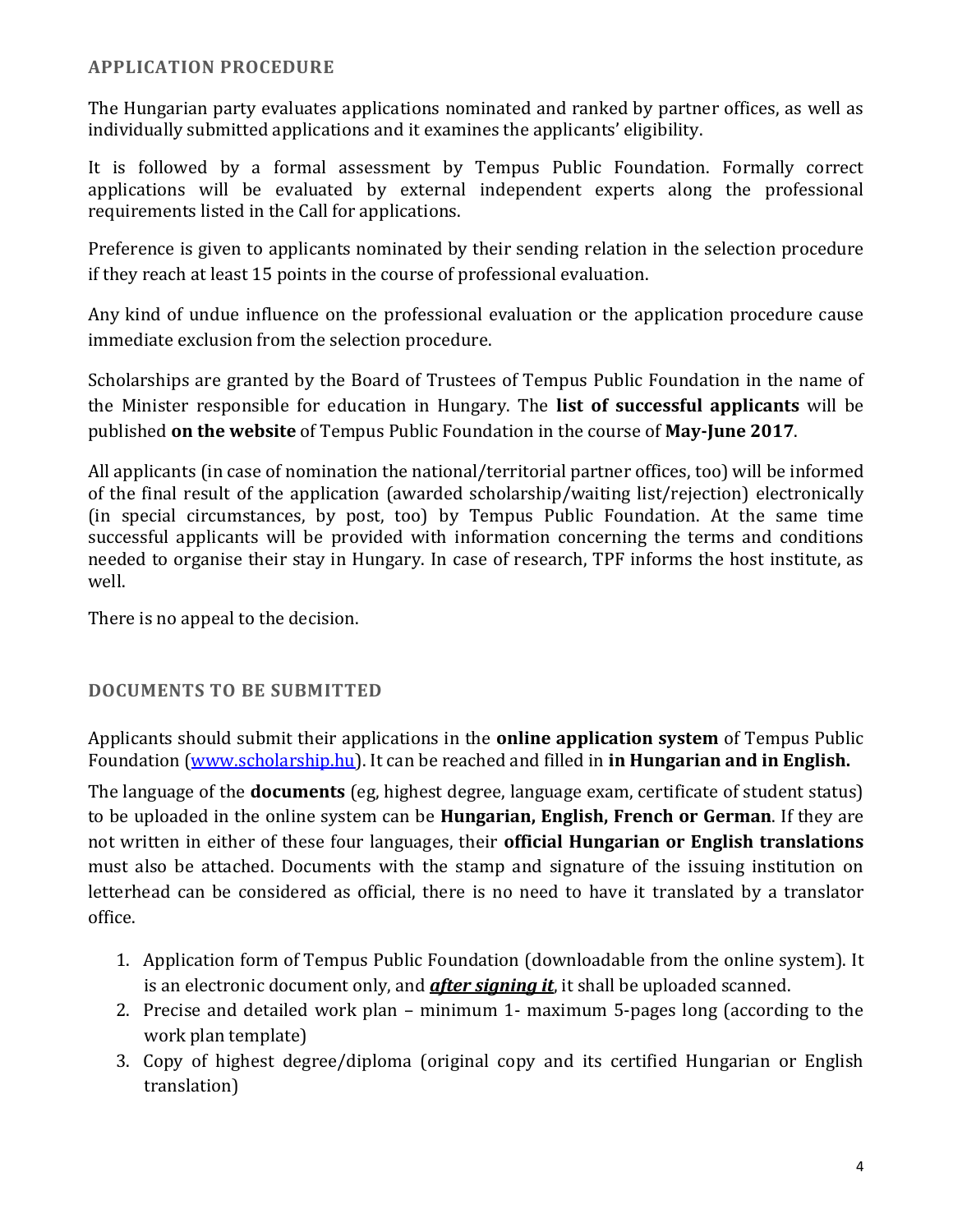- 4. Complete professional CV in Hungarian or English attached as a file (e.g. [http://europass.cedefop.europa.eu/en/home\)](http://europass.cedefop.europa.eu/en/home)
- 5. Proof of proficiency in the language that is required for the research programme (at least a B2-level language exam certificate, or a certificate (in Hungarian or English) issued by the sending institution/workplace, foreign Hungarian institute or consul, or an official certificate by the Hungarian host institution on the basis of previous cooperation). In case the working language is not Hungarian, the host institution should declare it in writing (in the Invitation Letter).
- 6. Publication list
- 7. Letter of Invitation issued by the representative of a Hungarian higher education institution, research or art institute
- 8. Two Letters of Recommendation from two recognized experts in the relevant discipline with original signature.
- 9. No more than a 3-month-old medical certificate issued by a GP of satisfactory health condition for studies (no contagious disease) (original copy and its certified Hungarian or English translation). No template available.
- 10. Copy of the picture page of ID card or passport.

### **ART SCHOLARSHIPS**

### **Applicants for art scholarships must attach the following supplementary documents:**

- $\rightarrow$  Fine and applied arts: documentation of 5 works of art (indicating the date of creating) or the link of the webpage where the works are available.
- Performing arts: records of performing 3 pieces of different styles or link to the webpage where the records/performances are available.

The portfolio should be uploaded in the field 'Other documents' in the online system of TPF (listing the links of the downloadable portfolio in a document).

Fine, applied and performing artists may be required by the host university to submit a more detailed portfolio before being granted a scholarship.

**Applicants to Liszt Academy of Music (LFZE),** before preparing and submitting their application, should contact the International Department of the Academy for detailed information on specific opportunities and also ask for a Letter of Acceptance.

**Contact:** e-mail: [Csallo.Edina@lisztakademia.hu,](mailto:Csallo.Edina@lisztakademia.hu) Phone: +36 1 462 4616

### **SCHOLARSHIP RATES**

Postgraduate applicants:

Stipend: 80 000 HUF/month

Accommodation allowance: 70 000 HUF/month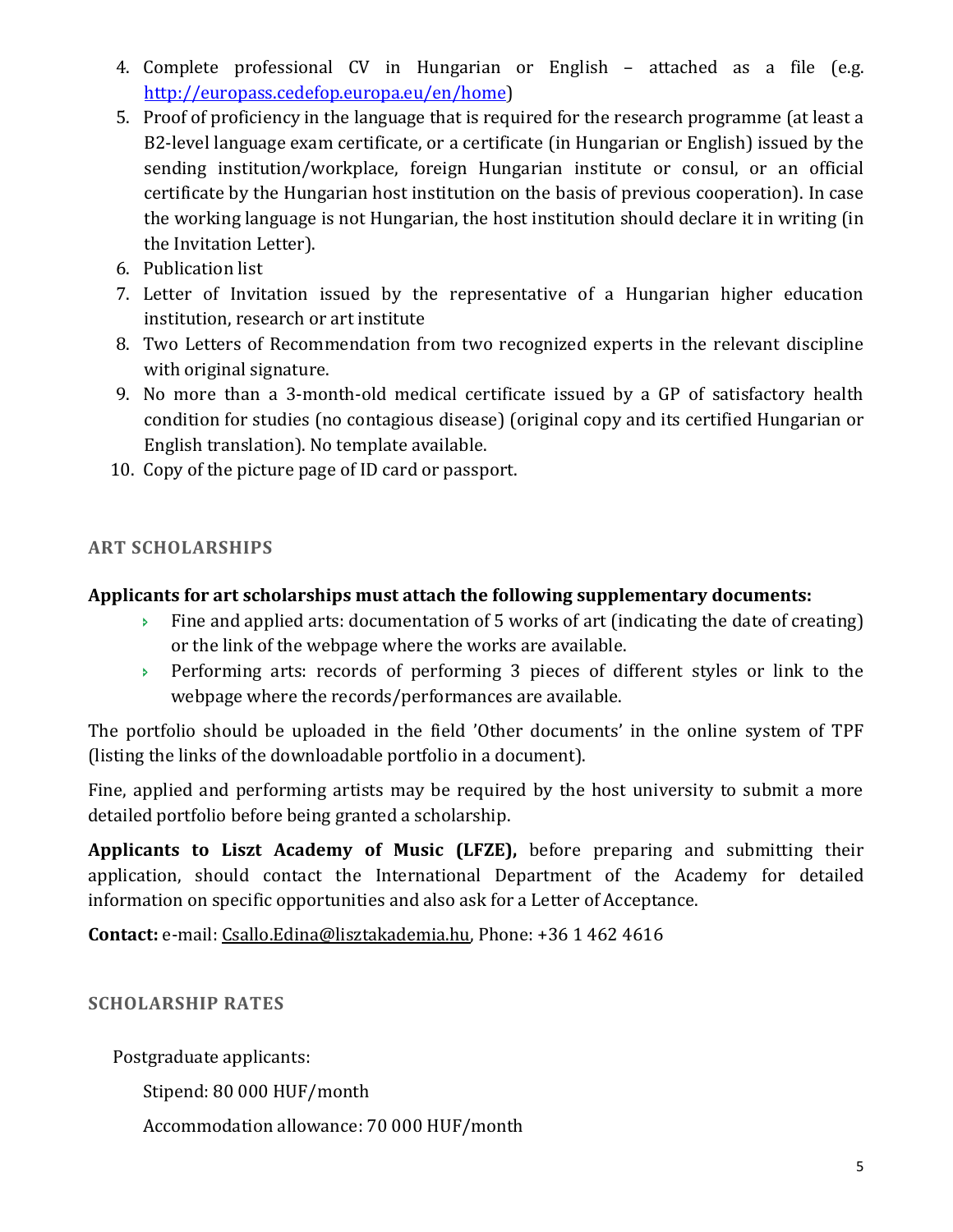Postdoctoral applicants:

Stipend: 120 000 HUF/month Accommodation allowance: 80 000 HUF/month

# **FURTHER INFORMATION ON FINANCIAL PROVISIONS**

State scholarships cannot be awarded at the same time with **any scholarships granted in parallel** by the Hungarian state.

In case scholarship holders are granted another scholarship or get any other financial support (wage) for the same scholarship period, they must withdraw their state scholarship.

The scholarship is meant to cover the living expenses of only one person, it does not necessarily cover all expenses during the scholarship period, there is no further allowance or visa granted for accompanying persons. In case of long-term research stays payment of the stipend will not be effectuated immediately upon arrival to Hungary. Therefore scholarship holders are advised to have a sufficient amount of money to cover their living costs for at least one month in Hungary. In case of one-month or shorter stays, it is possible that their stipend may be transferred only a few days before – or after - leaving Hungary.

Apart from the above-mentioned costs, Tempus Public Foundation cannot ensure any other allowance or support.

# **Travel expenses**

Travel expenses to Hungary, within Hungary and back to the country of origin are not covered by Tempus Public Foundation.

# **Entitlement to Healthcare Services**

According to the rules of the European Parliament and Council Regulations 883/2004 (EC) and 987/2009 (EC), scholarship-holders who are citizens of either the European Union, EEA member countries or Switzerland are entitled to healthcare services in medical necessity during their stay in Hungary.

Healthcare services in medical necessity during their stay in Hungary are available for scholarship-holders with the European Health Insurance Card (E111). Medical necessity is determined by the physician who considers the given circumstances. Scholarship-holders should obtain the European Health Insurance Card in their home country prior to the arrival to Hungary.

Further important information: healthcare services can only be provided – according to the equal treatment principle of the European Union - by those healthcare providers that have contractual relations with the National Health Insurance Fund (OEP). The scholarship holder has to cover the costs of those services that are provided by a private healthcare provider that has no contractual relation with OEP.

Citizens of all other countries - who wish to stay in Hungary for more than 1 month - are covered for medical treatment in case of sudden illness by the Hungarian party. This insurance does not